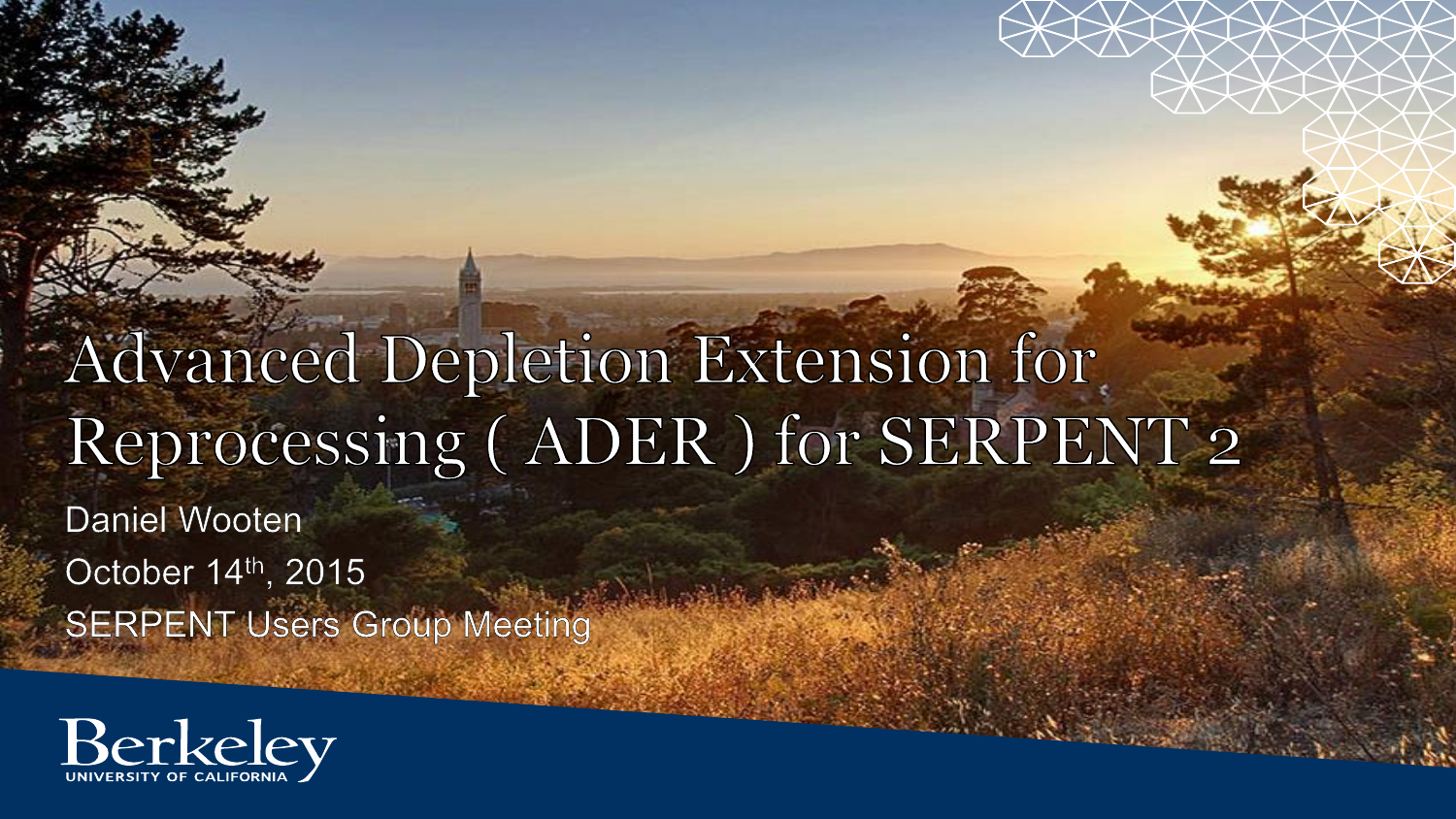#### Outline

• The problem

#### • The solution

- Chemical composition control
- REDOX potential control
- Removal
- Reactivity control
- Questions

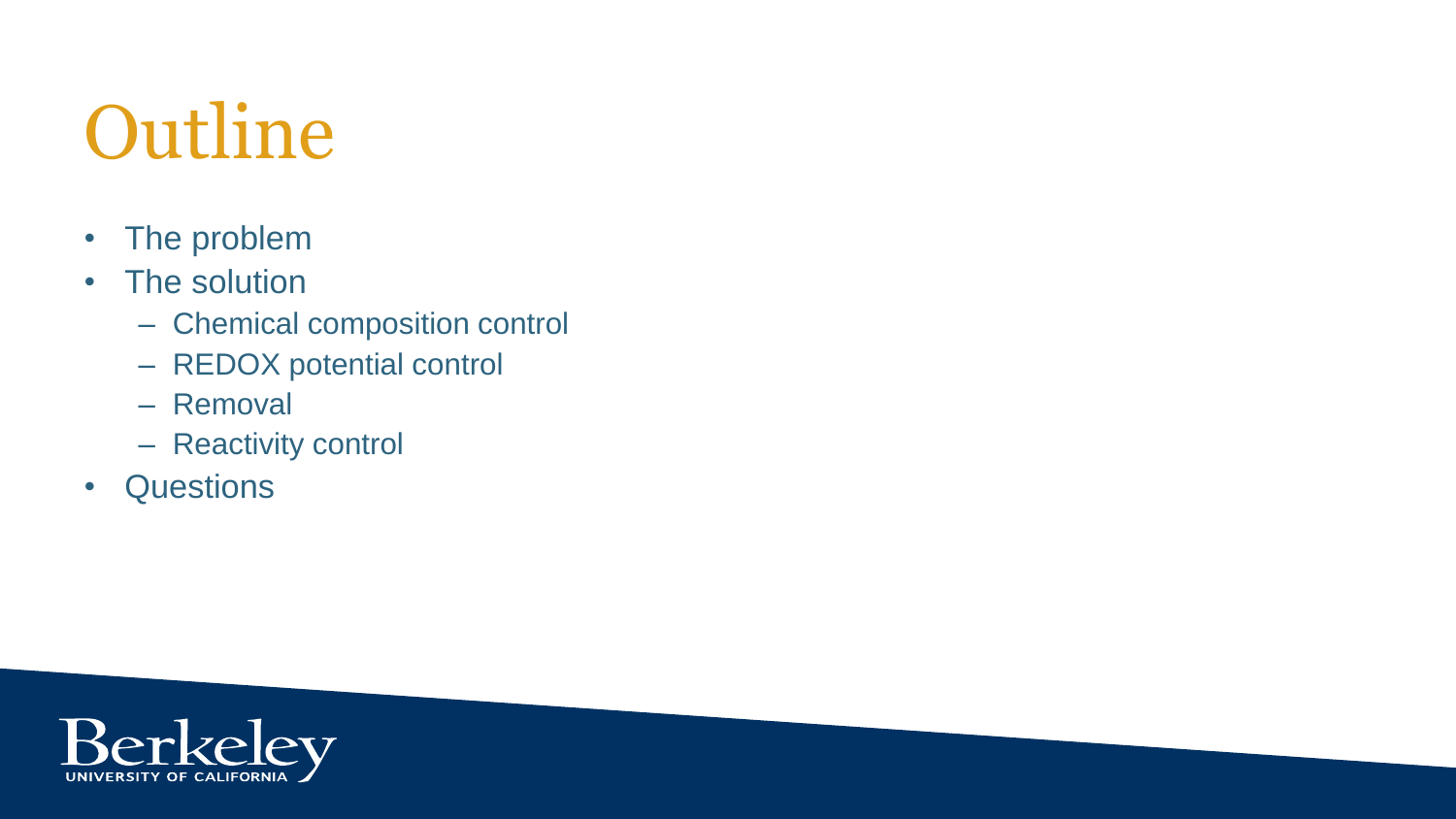#### The Problem

- With renewed interest in molten-salt reactors comes a need to be able to model the fuel and salt evolution over time in these reactors
- Previous attempts to address this problem relied on code to code coupling or system specific modifications to existing codes [2][1].
- No chemistry control
- No REDOX control

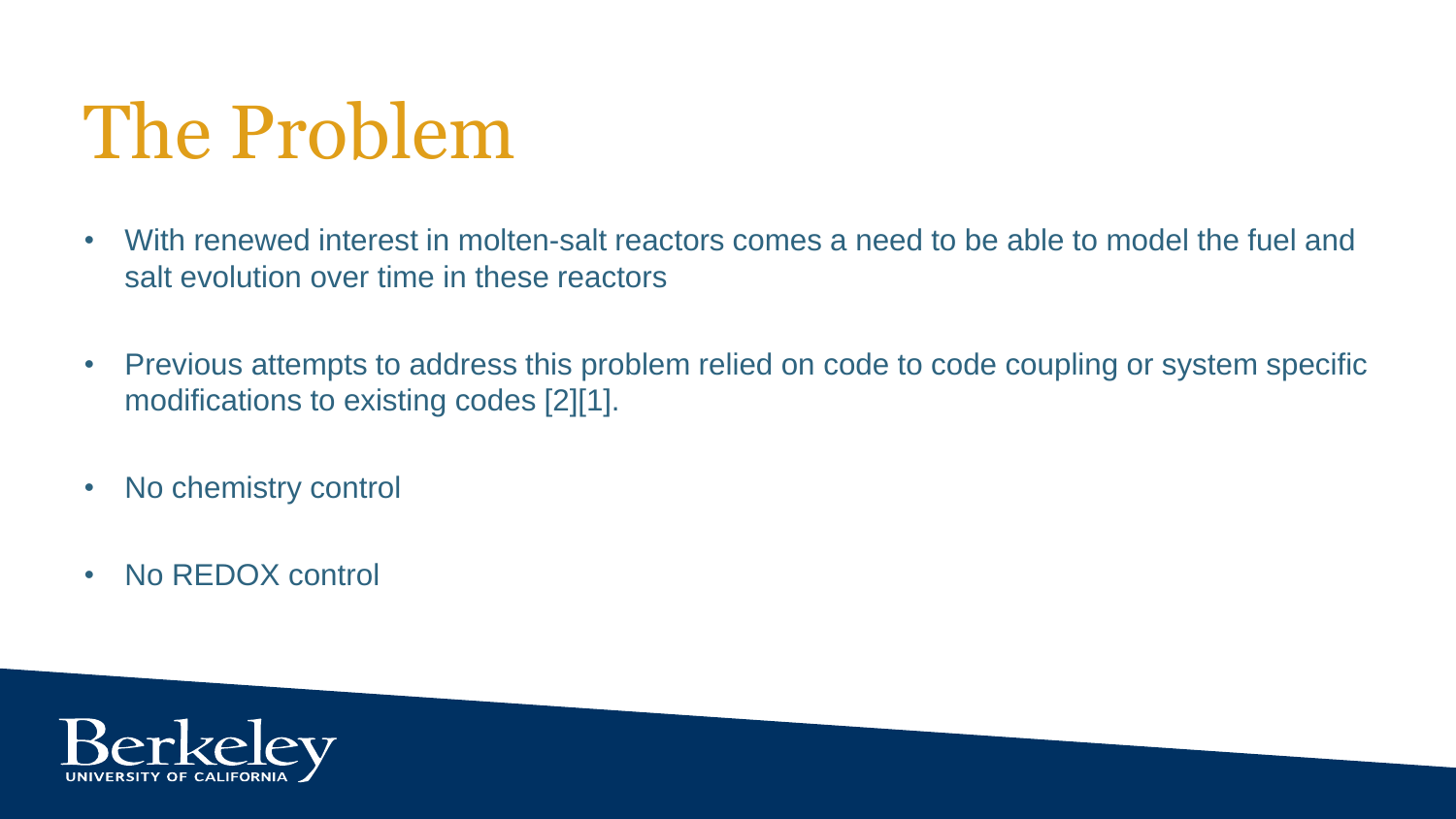#### The Solution

- Modify SERPENT-2 to allow a user to specify for any material...
	- Relationships between groups of chemical, elemental, or isotopic constituents
	- Ranges of compositions for materials
	- Continuous and discreet removal and feed of chemicals, elements and isotopes
	- The average oxidation state as well as the average oxidation state of elements
	- Compositions of feed materials to be used as makeup material, or fuel, if needed to satisfy other constraints
	- Ranges of acceptable reactivity for a system as well as the "reactivity weight"

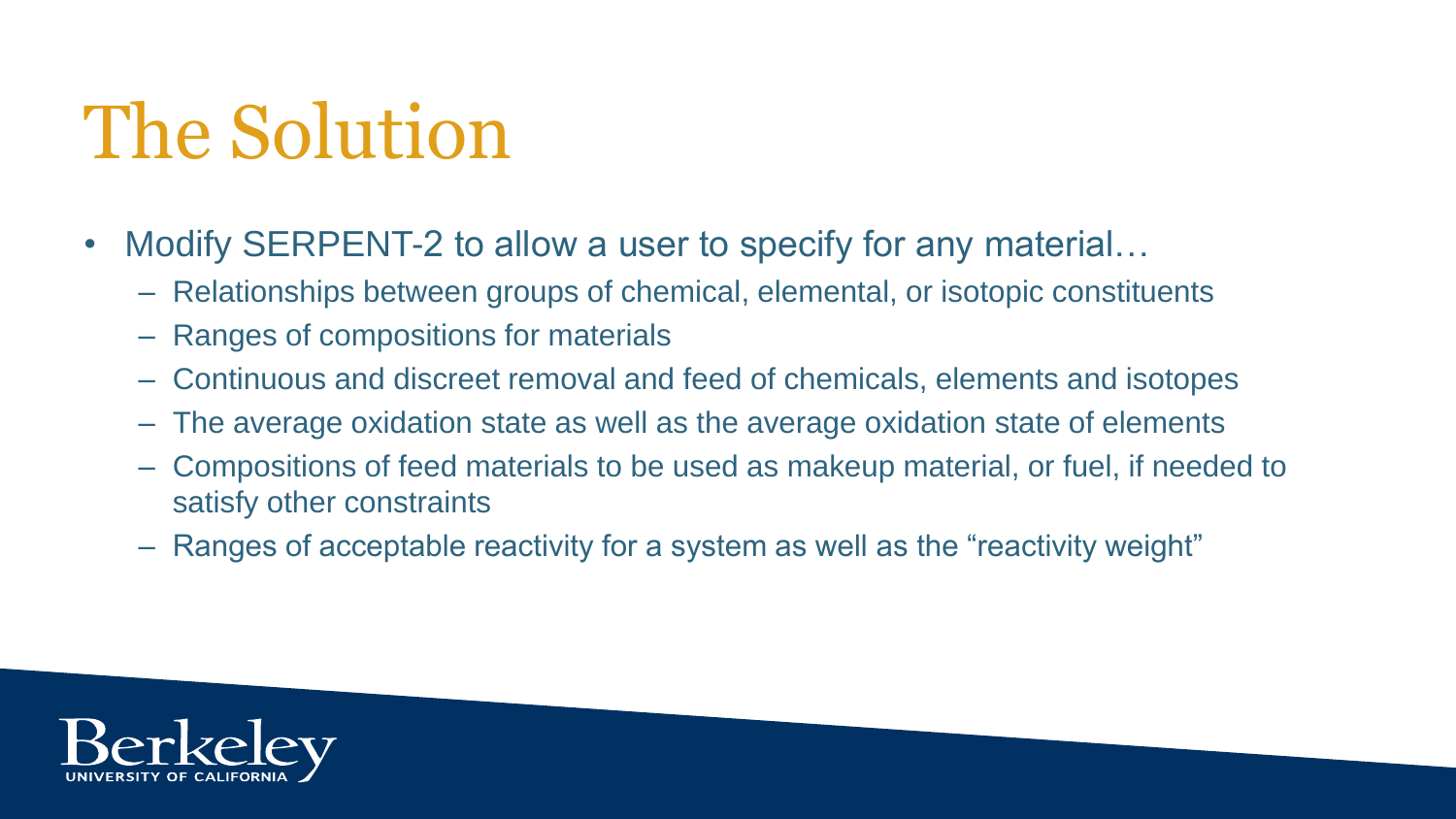- This portion of the modification allows for complete or partial control of a material's makeup.
- Material -> Group(s) -> Element(s) -> Isotope(s)
- Material
	- $\triangleright$  Group<sub>i</sub>[min max]
		- $\triangleright$  Element<sub>i.j</sub>[min max]
			- $\triangleright$  Isotope<sub>i,i,k</sub>[min max]
- Groups in materials may have variable ratios with other groups
	- Group<sub>a</sub> [min max] : Group<sub>b</sub>

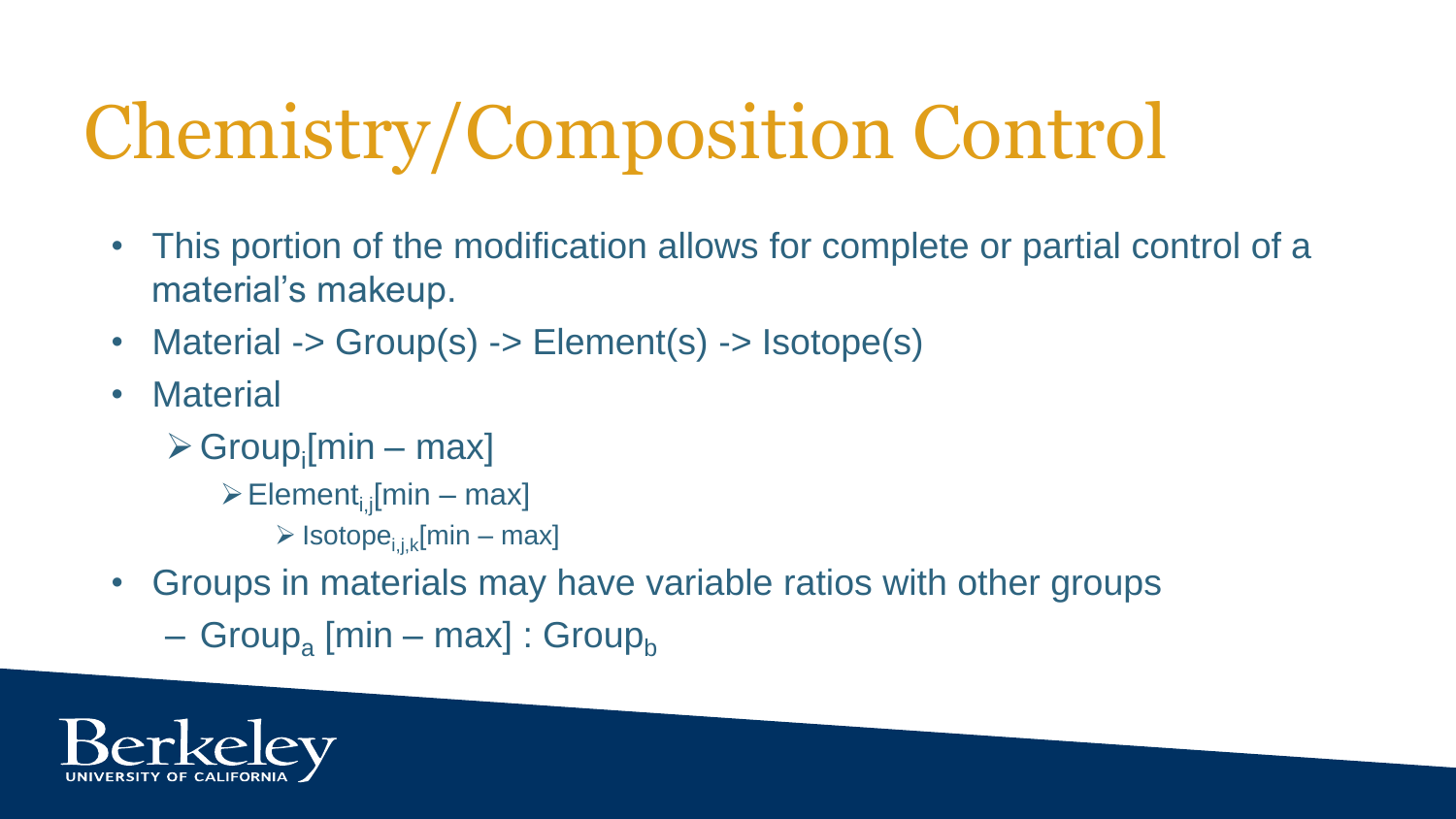| Group 001 | Group 002                                                               | Group 003 | Group 004 |
|-----------|-------------------------------------------------------------------------|-----------|-----------|
| 0.57      | $[0.2 - 0.25]$<br>U<br>$U-233$ $[0.2 - 0.3]$<br>$U-238$ [ $0.7 - 0.8$ ] | Th 1.0    | 1.0       |
| Li 0.29   | [rem]<br>F                                                              |           |           |
| Be 0.14   |                                                                         |           |           |

Material: Salt

Group 001 [ 0.33 , 0.66 ]

Group 002 [ 0 , 0.42 ]

Group 003 [ 0.20 , rem ]

001 [ 1 , 3 ] : 002

004 [ 3 , 4 ] : 003

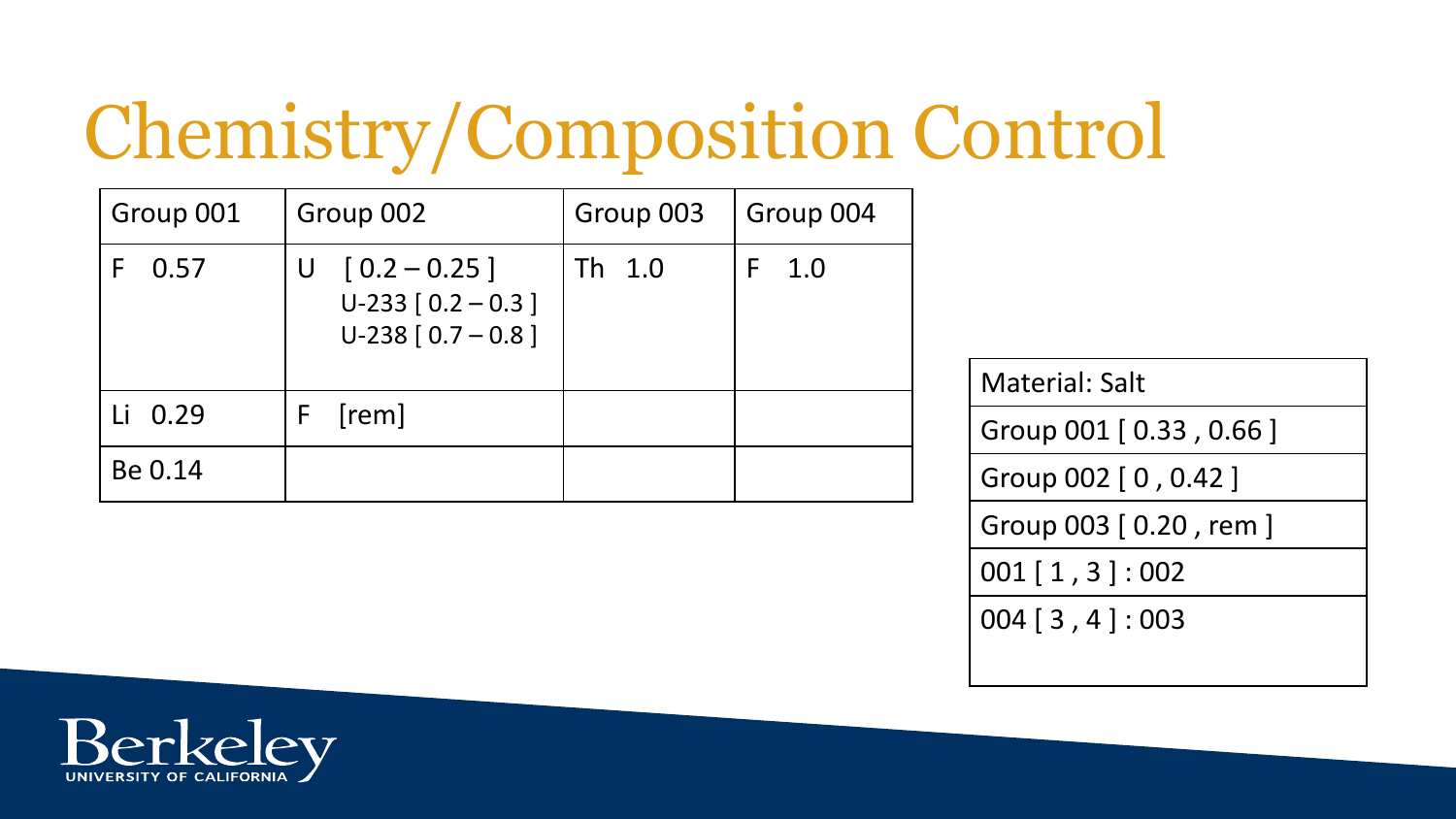- Linear optimization is used to find the ratios and ranges which will satisfy the constraints
- Users may pick the optimization target though a default is provided

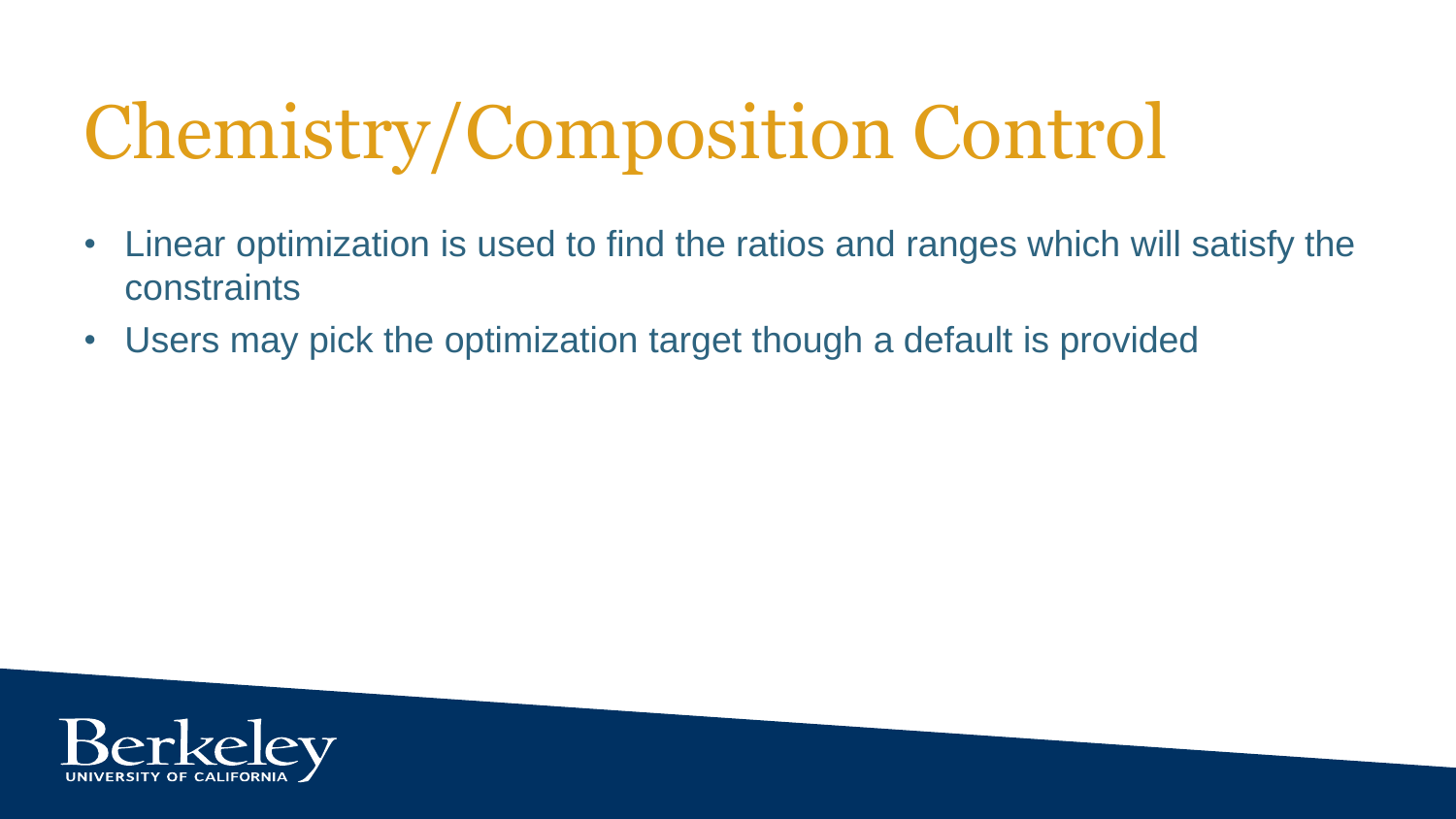|                                       | Feed 100 - C Feed 200 - C Feed 300 - D |          | Removal 400 - C   Removal 500 - D |          |
|---------------------------------------|----------------------------------------|----------|-----------------------------------|----------|
| $F$ 0.57                              | $U$ 0.2<br>$U-233$ 1.0                 | Th 0.2   | 0.57<br>F.                        | 1.0<br>U |
| Li 0.29<br>Li-6 0.0001<br>Li-7 0.9999 | $F$ 0.8                                | 0.8<br>F | Li 0.29<br>Li-6 all<br>Li-7 rem   |          |
| Be 0.14                               |                                        |          | Be 0.14                           |          |

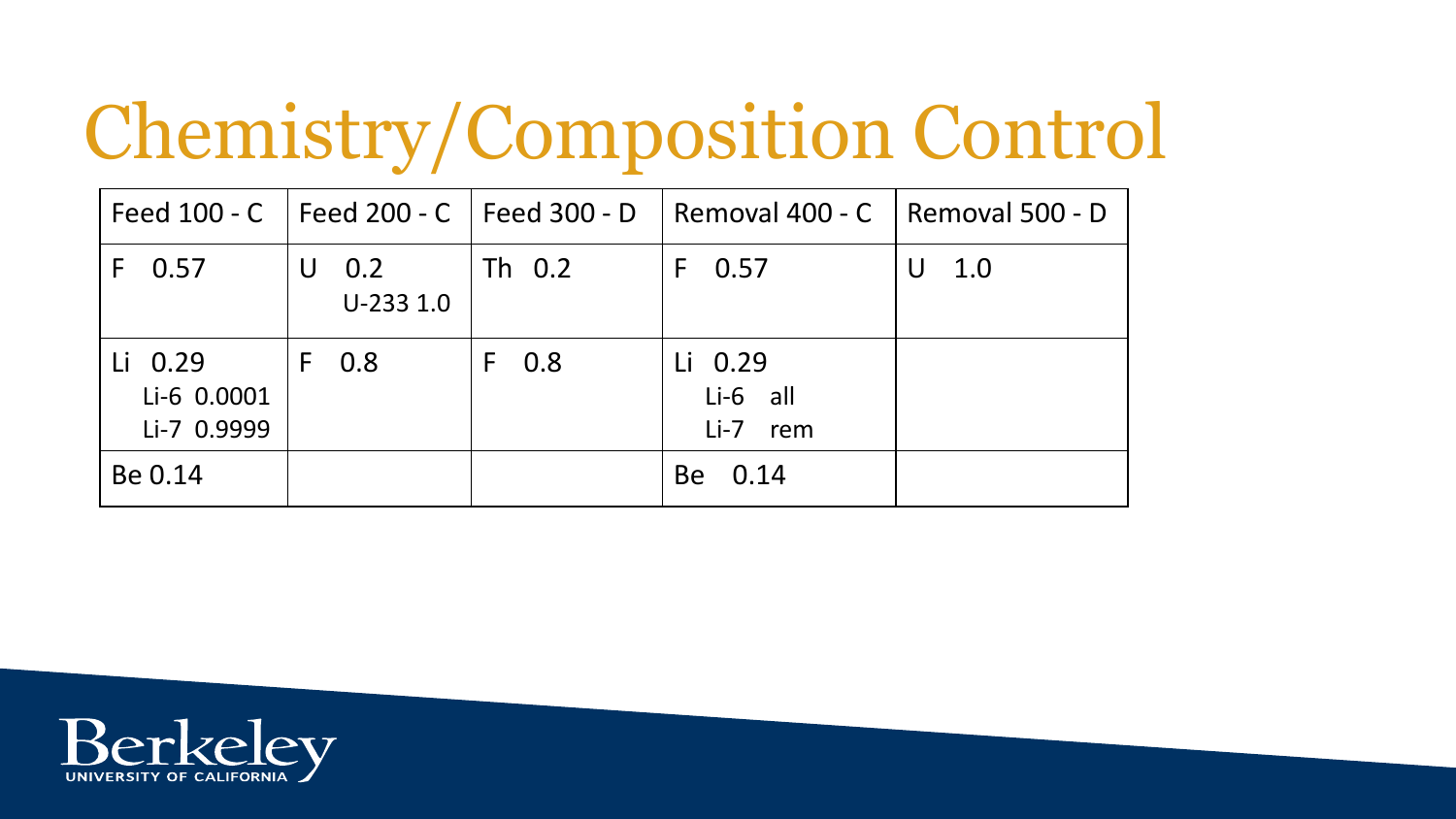• Per material, an element or isotope may be specified to be completely accounted for in the groups assigned to said material

 $H - no$ 

He – no

 $U - yes$ 

….

….

Am - no

• All elements and isotopes in a material DO NOT have to be a part of a group

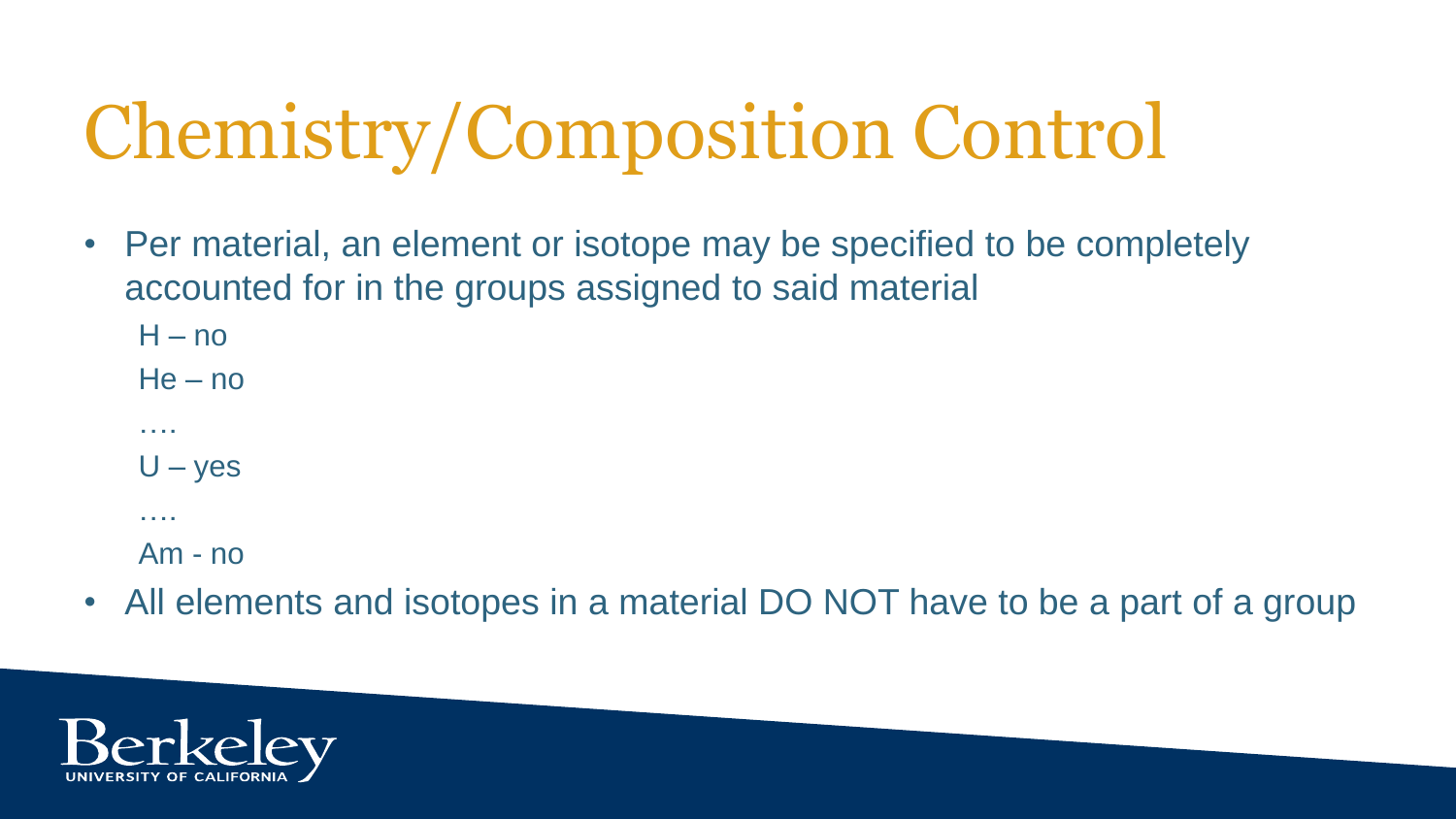#### REDOX Potential Control

- Not actually REDOX oxidation state control
- Inputs:
	- Material: [ Min Oxidation Max Oxidation ]
	- Elements: Oxidation , weight

|     |                                      | R - Feed 100 - C   R - Feed 200 - D   R - Removal 400 - C |
|-----|--------------------------------------|-----------------------------------------------------------|
| 1.0 | Li 1.0<br>Li-6 0.0001<br>Li-7 0.9999 | 0.57<br>F                                                 |
|     |                                      | Li 0.43<br>$Li-6$ all<br>Li-7 rem                         |

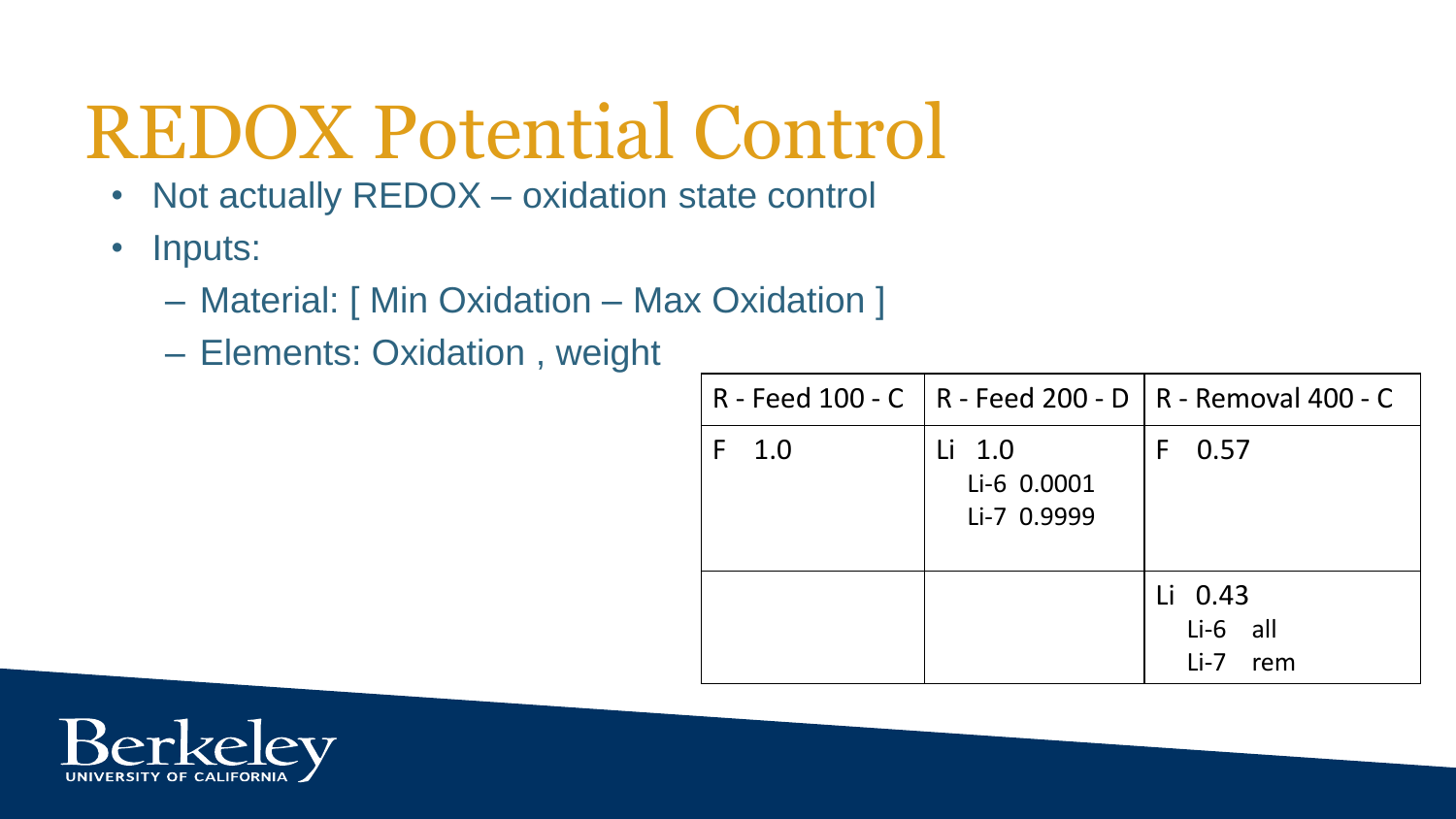#### Removal

- Continuous proportional removal will be supported much in the same way it was in SERPENT-2.1.24; except each material may have its own
- Additionally, discreet and continuous removal based on groups

| Removal 900 - C | Removal 800 - D                                       |
|-----------------|-------------------------------------------------------|
| $Np$ 0.2        | $\mathsf{U}$<br>0.2<br>$U-238 - 0.8$<br>$U-233 - 0.2$ |
| 0.8             | 0.8                                                   |

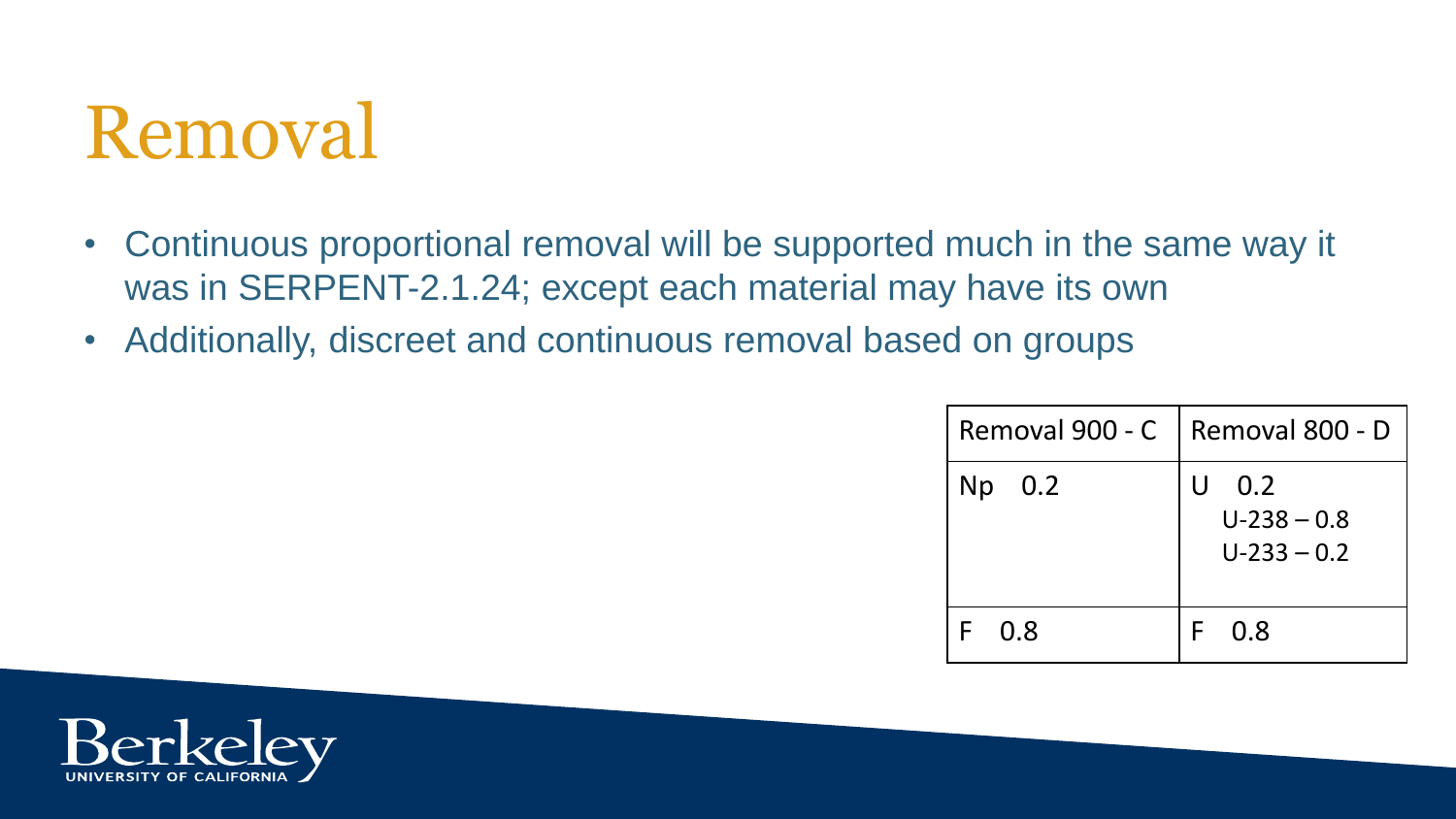#### Removal

• If time allows, removal rate search feature



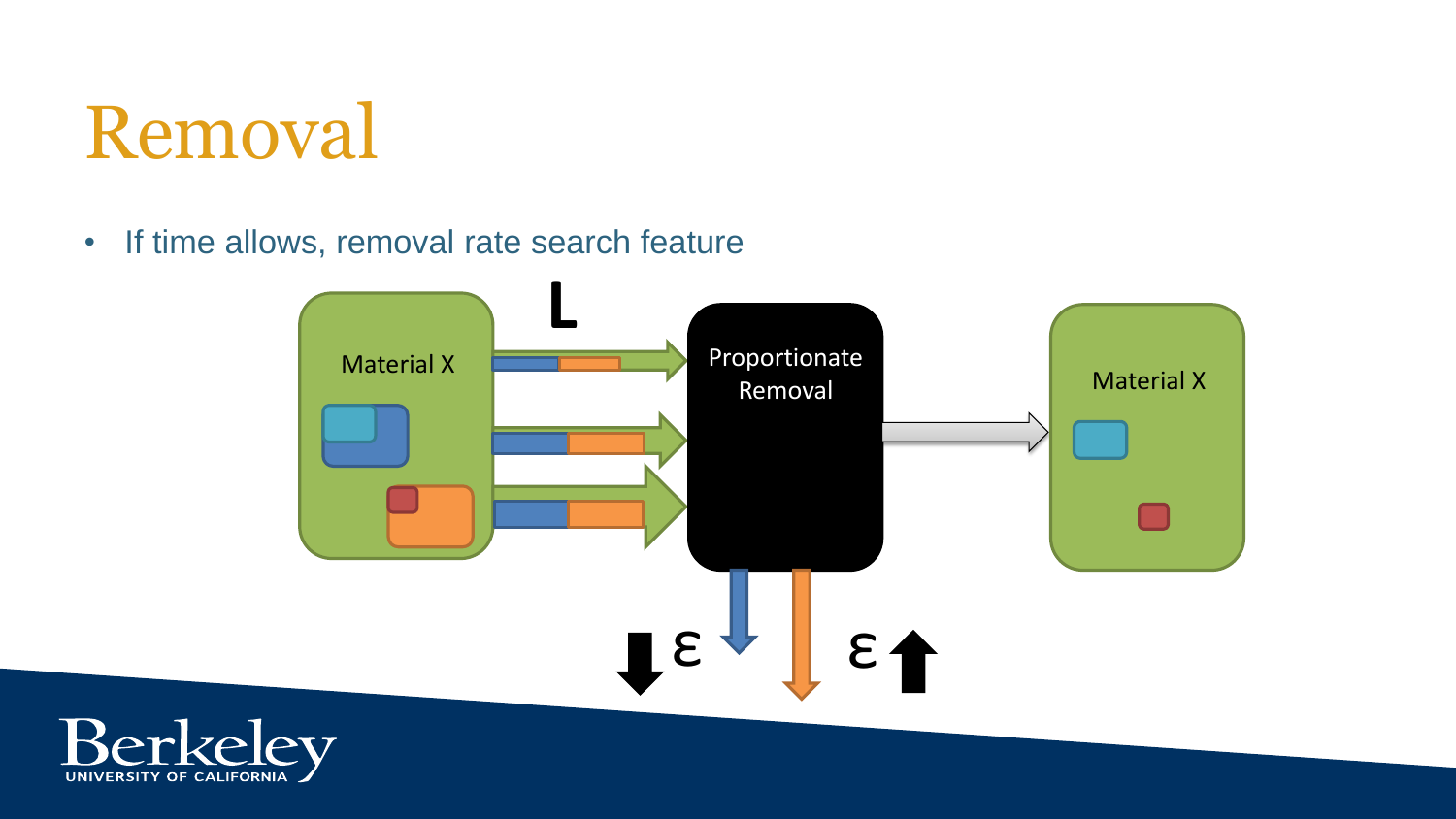## Reactivity Control

- $k_{eff}$  [ min max ]
- $k_{eff} \approx p_L \times$  $\Sigma_n^N$  ν ${}^n\Sigma_f^n$  $\Sigma_n^N$  Σ $^n_a$

• 
$$
k_{eff} \approx p_L \times \sum_m^M \left( \frac{\sum_n^N v^{m,n} \sum_f^{m,n}}{\sum_n^N \sum_a^{m,n}} \times w_m \right)
$$

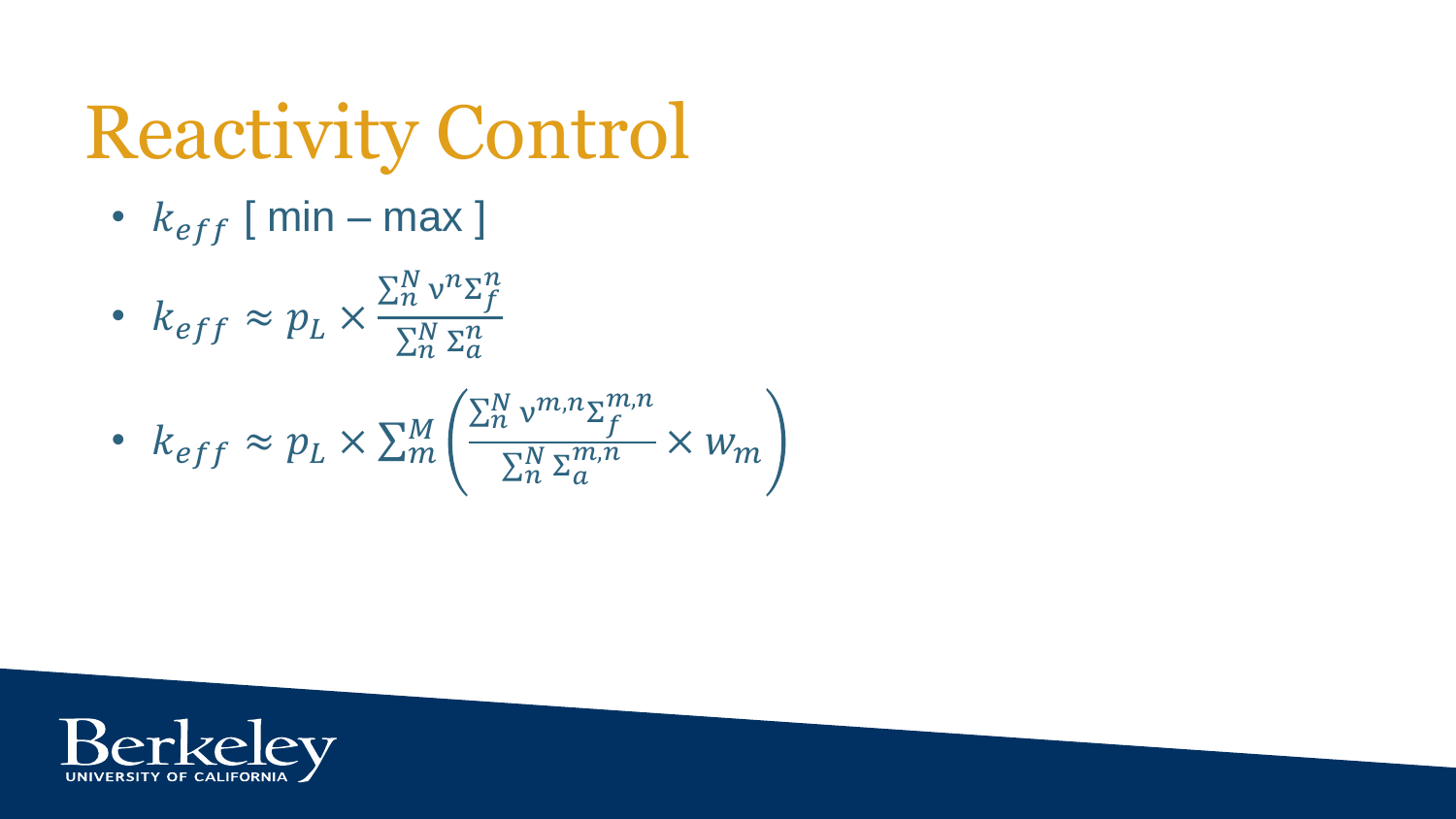## Reactivity Control

|                                     |                                       | $p - Feed 100 - C$   $p - Feed 200 - D$   $p - Removal 400 - C$ |
|-------------------------------------|---------------------------------------|-----------------------------------------------------------------|
| 0.2<br>U-233 0.0495<br>U-238 0.9505 | Pu 0.3333<br>P-239 0.23<br>P-240 0.77 | 1.0<br>$U-233$ 1.0                                              |
| 0.8                                 | 0.6667                                |                                                                 |

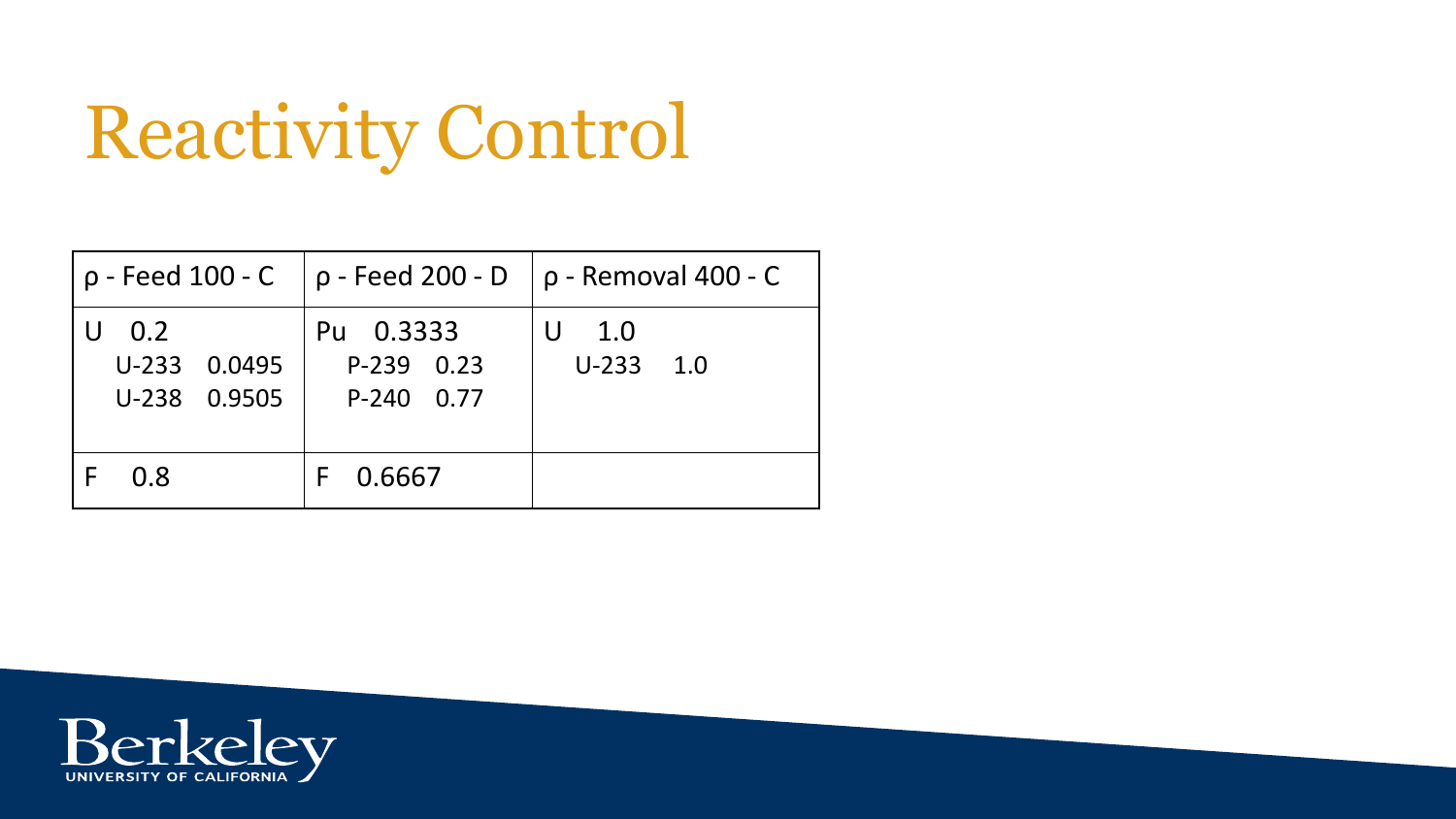I would like to acknowledge the following people for their contributions to my ongoing efforts

> Dr. Max Fratoni Dr. Manuele Aufiero Dr. Jaakko Leppänen Lars Jorgensen Dr. Katherine Huff



**U.S. Department of Energy**